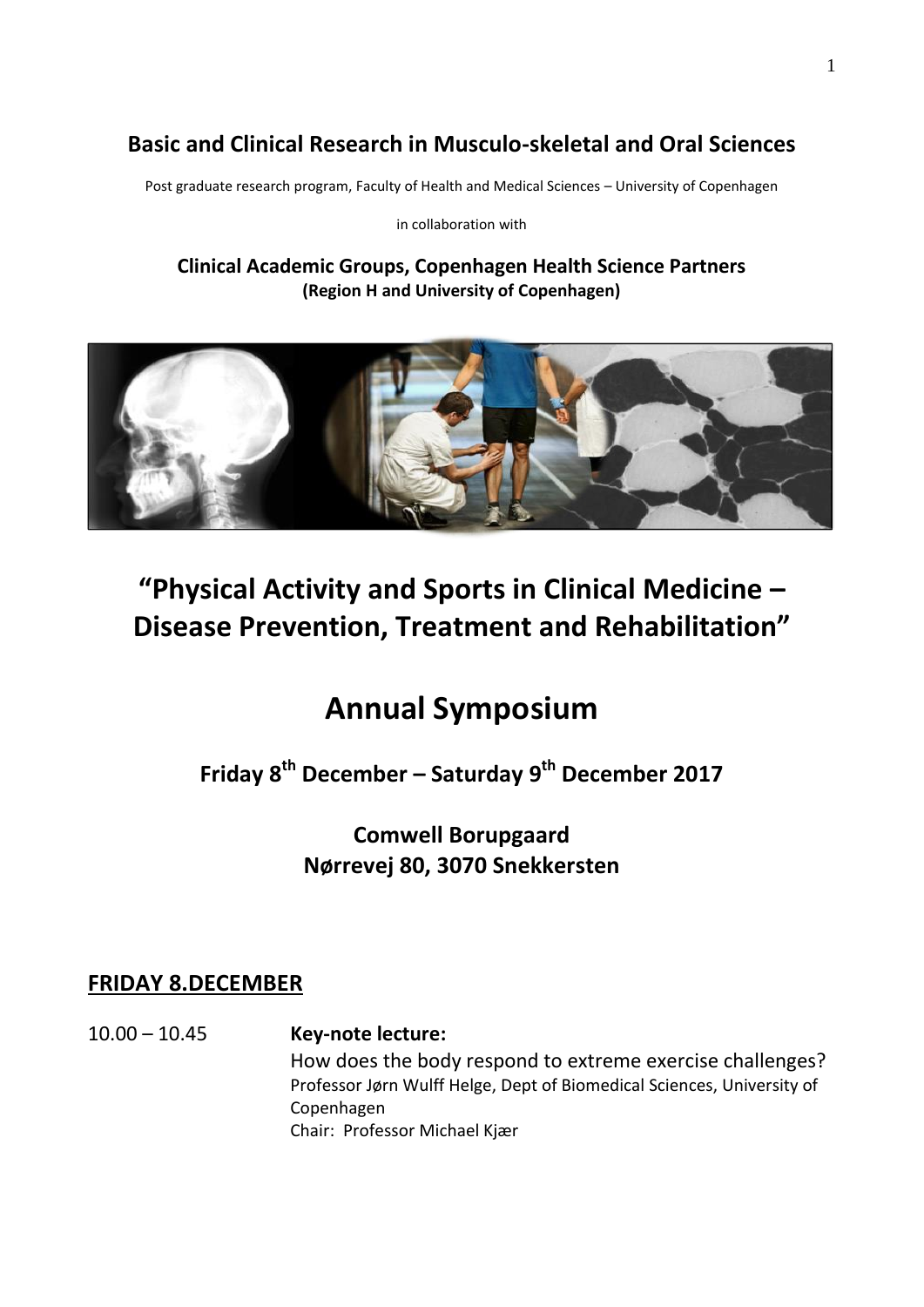# **10.50 – 12.30 Free oral presentations from PhD students**

| <b>Auditorium A</b>                                          | <b>Auditorium C</b>                                         |
|--------------------------------------------------------------|-------------------------------------------------------------|
| <b>Chairs: Professor Vibeke Backer and Senior Researcher</b> | <b>Chairs: Associate Professor Charlotte Brøns and</b>      |
| Jesper Løvind Andersen (+ MA Thea Feveile Sejr               | <b>Professor Marius Henriksen</b>                           |
| Hansen)                                                      |                                                             |
|                                                              | Presentations each 8+4 min                                  |
| Presentations each 8+4 min                                   |                                                             |
|                                                              |                                                             |
|                                                              | The oral presentations are followed by feedback on the      |
| The oral presentations are followed by feedback on the       | presentation technique (20 min)                             |
| presentation technique (20 min) (MA Thea Feveile Sejr        |                                                             |
| Hansen)                                                      |                                                             |
|                                                              | $10.50 - 11.02$                                             |
| $10.50 - 11.02$                                              | Lasse Ishøi                                                 |
| <b>Thomas Morville</b>                                       | Return to sport rates after hip arthroscopy in athletes are |
| "Glucose Homeostasis in statin-users with and without        | lower than previously reported: A cross-sectional cohort    |
| myalgia"                                                     | study of 186 athletes 6 months to 6 years after surgery     |
|                                                              | for femoroacetabular impingement syndrome"                  |
|                                                              |                                                             |
| $11.02 - 11.14$                                              |                                                             |
| Anja Birk Kuhlman                                            | $11.02 - 11.14$                                             |
| "Insulin sensitivity and Q10 supplementation in              | <b>Peter Tran</b>                                           |
| Simvastatin-treated patients. A LIFESTAT study"              | "A new animal model for tendinopathy by studying            |
|                                                              | Achilles tendons of mice with Marfan syndrome perform       |
| $11.14 - 11.26$                                              | voluntarily aerobic exercise"                               |
| <b>Anders Karlsen</b>                                        |                                                             |
| "Satellite Cells and myonuclear content in very old men      | $11.14 - 11.26$                                             |
| and women (83-94 years) and the response to resistance       | Rizky Suganda Prawiradilaga                                 |
| exercise"                                                    | "Acute Osteogenic Response of Bone Turnover Markers         |
|                                                              | in postmenopausal women after High-impact Jumping"          |
| $11.26 - 11.38$                                              |                                                             |
| <b>Anne Theil Gylling</b>                                    | $11.26 - 11.38$                                             |
|                                                              |                                                             |
| "Physical activity as intervention for age related loss of   | Louise Lang Lehrskov                                        |
| muscle mass and function: The LISA study (Live active        | "IL-6 delays gastric emptying"                              |
| Successful Aging)"                                           |                                                             |
|                                                              | $11.38 - 11.50$                                             |
| $11.38 - 11.50$                                              | <b>Jacob Frandsen</b>                                       |
| <b>Mikkel Bek Clausen</b>                                    | "Fasting and repeated incremental exercise increases        |
| "A comparison of patient-reported function and pain          | peak fat oxidation in highly trained athletes"              |
| between patients with common shoulder diagnoses: A           |                                                             |
| consecutive cohort of 325 patients in secondary care"        | $11.50 - 12.02$                                             |
|                                                              | Pernille Rudebeck Mogensen                                  |
| $11.50 - 12.02$                                              | "Altered lipid and glucose metabolism at time of            |
| <b>Christian Skou Eriksen</b>                                | diagnosis in children with acute lymphoblastic leukemia"    |
| "Does resistance training affect tendon morphology and       |                                                             |
| mechanical properties in older adults?"                      |                                                             |
|                                                              |                                                             |
|                                                              |                                                             |

2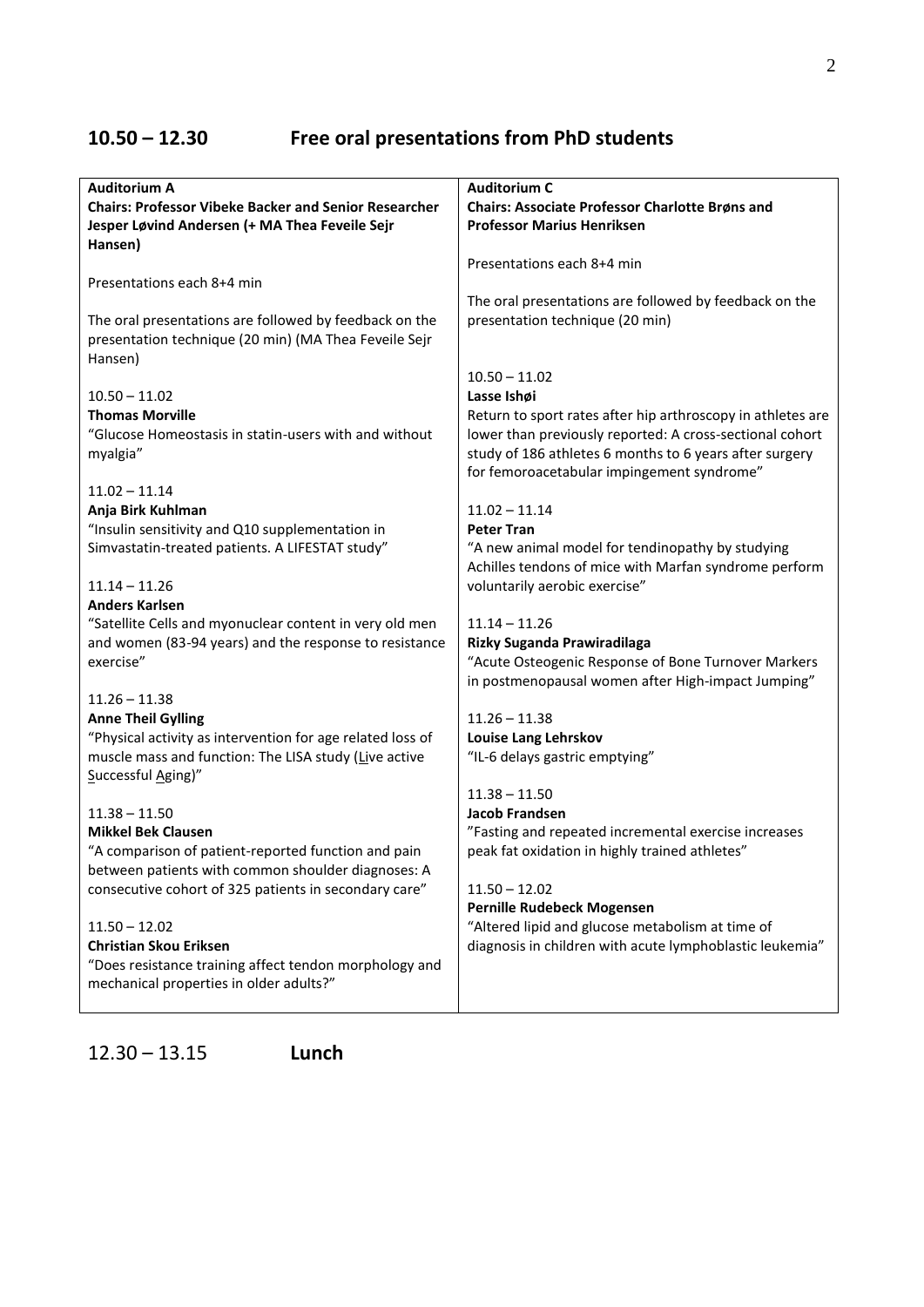## **SYMPOSIUM 1 (auditorium A):**

#### **Cardiovascular-respiratory – from vessels to ventilation**

Chairs: Professor Peter Magnusson and Professor Gerrit van Hall

| $13.15 - 13.40$ | Adaptation of vasculature to exercise training – potential role<br>in hypertension treatment.<br>Professor Ylva Hellsten, Institute for Nutrition, Exercise and Sports, Univ<br>of Copenhagen |
|-----------------|-----------------------------------------------------------------------------------------------------------------------------------------------------------------------------------------------|
| $13.45 - 14.10$ | Cardiac adaptation to long term low intensity exercise<br>training<br>Chief physician Hanne Rasmusen, Dept. Cardiology, Bispebjerg Hospital                                                   |
| $14.15 - 14.40$ | Respiratory problems with exercise<br>Professor Vibeke Backer, Dept Pulmonology, Bispebjerg Hospital                                                                                          |
| $14.45 - 15.10$ | Does asthma medicine influence muscle performance?<br>Assistant Professor Morten Hostrup, Dept Pulmonology, Bispebjerg<br>Hospital                                                            |

### **SYMPOSIUM 2 (auditorium C):**

## **Metabolism – skeletal muscle, gut and diabetes**

Chairs: Professor Bente Stallknecht and Professor Bjørn Quistorff

| 15.15-15.45     | <b>Break (coffee/tea)</b>                                                                                                                                                                                                                    |
|-----------------|----------------------------------------------------------------------------------------------------------------------------------------------------------------------------------------------------------------------------------------------|
| 14.45-15.10     | Type 2 diabetes treatment – pharmachology and/or exercise?<br>Professor Tina Vilsbøll, Steno Diabetes Center                                                                                                                                 |
| 14.15 - 14.40   | Alpine skiing and metabolic health<br>Professor Flemming Dela, Institute of Biomedical Research, Univ of<br>Copenhagen                                                                                                                       |
| $13.45 - 14.10$ | GLP-1 role in metabolic treatment - appetite, obesity and<br>heart disease<br>Associate professor Signe Torekov, Department of Biomedical Sciences<br>and Novo Nordisk Foundation Center for Basic Metabolic Research,<br>Univ of Copenhagen |
| $13.15 - 13.40$ | Exercise and glucose metabolism $-$ what regulates the effect?<br>Post doc Rasmus Kjøbsted, Institute for Nutrition, Exercise and Sports,<br>Univ of Copenhagen                                                                              |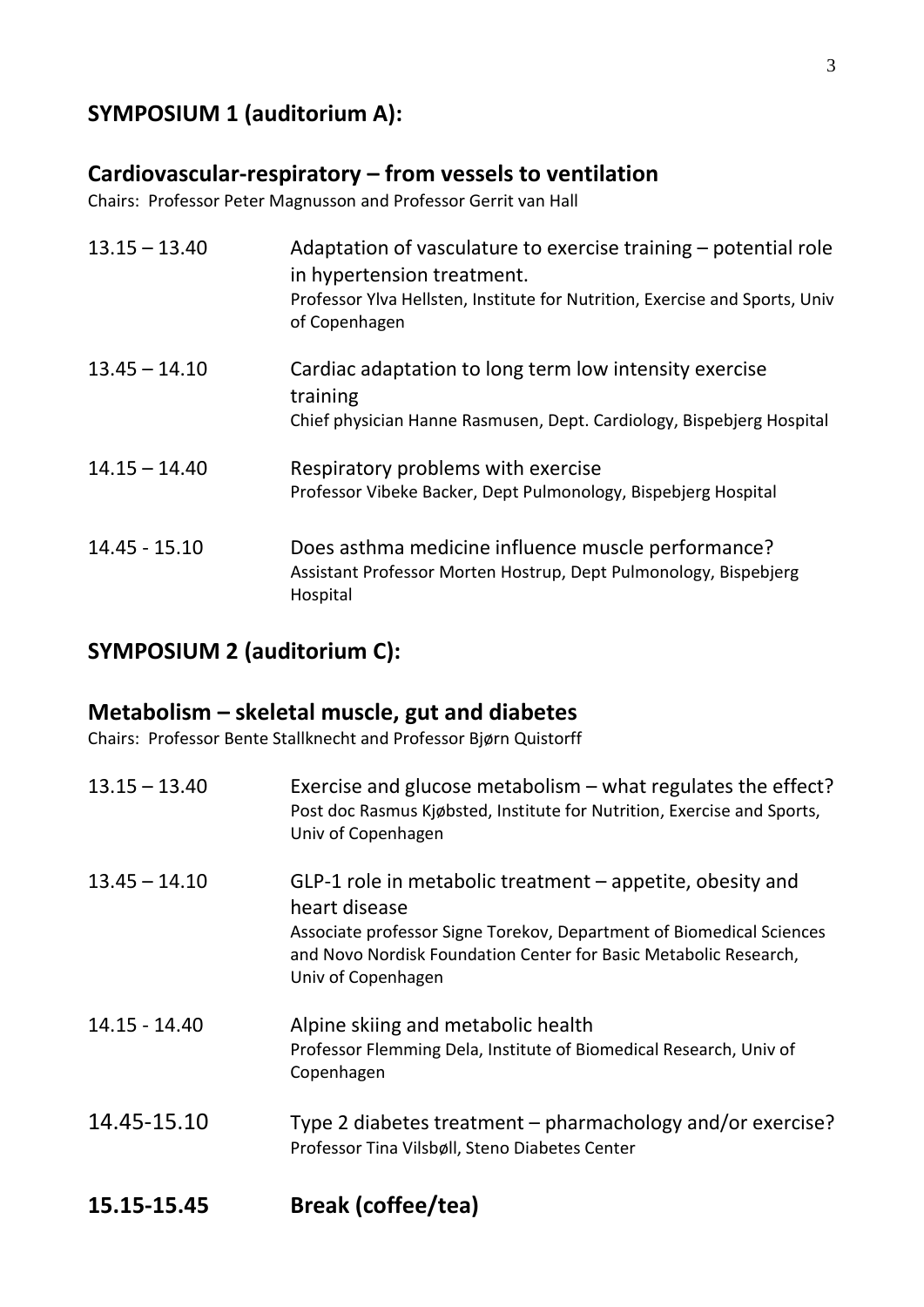### **SYMPOSIUM 3 (auditorium A):**

#### **Musculo-skeletal – bone in extremities and oral reconstructive surgery**

Chairs: Professor Peter Magnusson and Professor Per Hölmich

| $15.45 - 16.10$ | Medical treatment or exercise for bone health?<br>Professor Peter Schwarz, Dept Endocrinology, Rigshospitalet                                                          |
|-----------------|------------------------------------------------------------------------------------------------------------------------------------------------------------------------|
| $16.15 - 16.40$ | Oral reconstructive surgery $-$ what is the future (3D-prints,<br>stem cells)?<br>MSc Casper Slots, Dept Oral and Maxillofacial Surgery, Odense<br>University Hospital |
| $16.45 - 17.10$ | Rehabilitation after joint replacement<br>Professor Thomas Bandholm, Dept Orthopedic Surgery, Hvidovre<br>Hospital                                                     |
| 17.15-18.00     | <b>PhD meeting</b> (for all PhD students in the MUSKOS program)                                                                                                        |

## **SYMPOSIUM 4 (auditorium C):**

#### **Cancer – does exercise play a role in prevention and treatment?**

Chairs: Professor Janine Erler and Associate Professor Abigail Mackey

| $15.45 - 16.10$ | Can exercise protect against cancer development?<br>Associate Professor Pernille Højman, Center for Physical Activity<br>Research (CFAS), Rigshospitalet            |
|-----------------|---------------------------------------------------------------------------------------------------------------------------------------------------------------------|
| $16.15 - 16.40$ | Beneficial effect of exercise upon cancer in humans<br>Professor Julie Gehl, Dept Oncology, Herlev-Gentofte Hospital                                                |
| $16.45 - 17.10$ | Physiological outcome of training in cancer patients<br>Senior Researcher Jesper Frank Christensen, Center for Physical Activity<br>Research (CFAS), Rigshospitalet |
| 17.15-18.00     | <b>Clinical Academic Group (CAG) board meeting</b>                                                                                                                  |
| 19.00-21.30     | Dinner (including PhD CUP) (Hasselbalch's House)                                                                                                                    |
| $21.30 -$       | Dance with live-music by "Horze"                                                                                                                                    |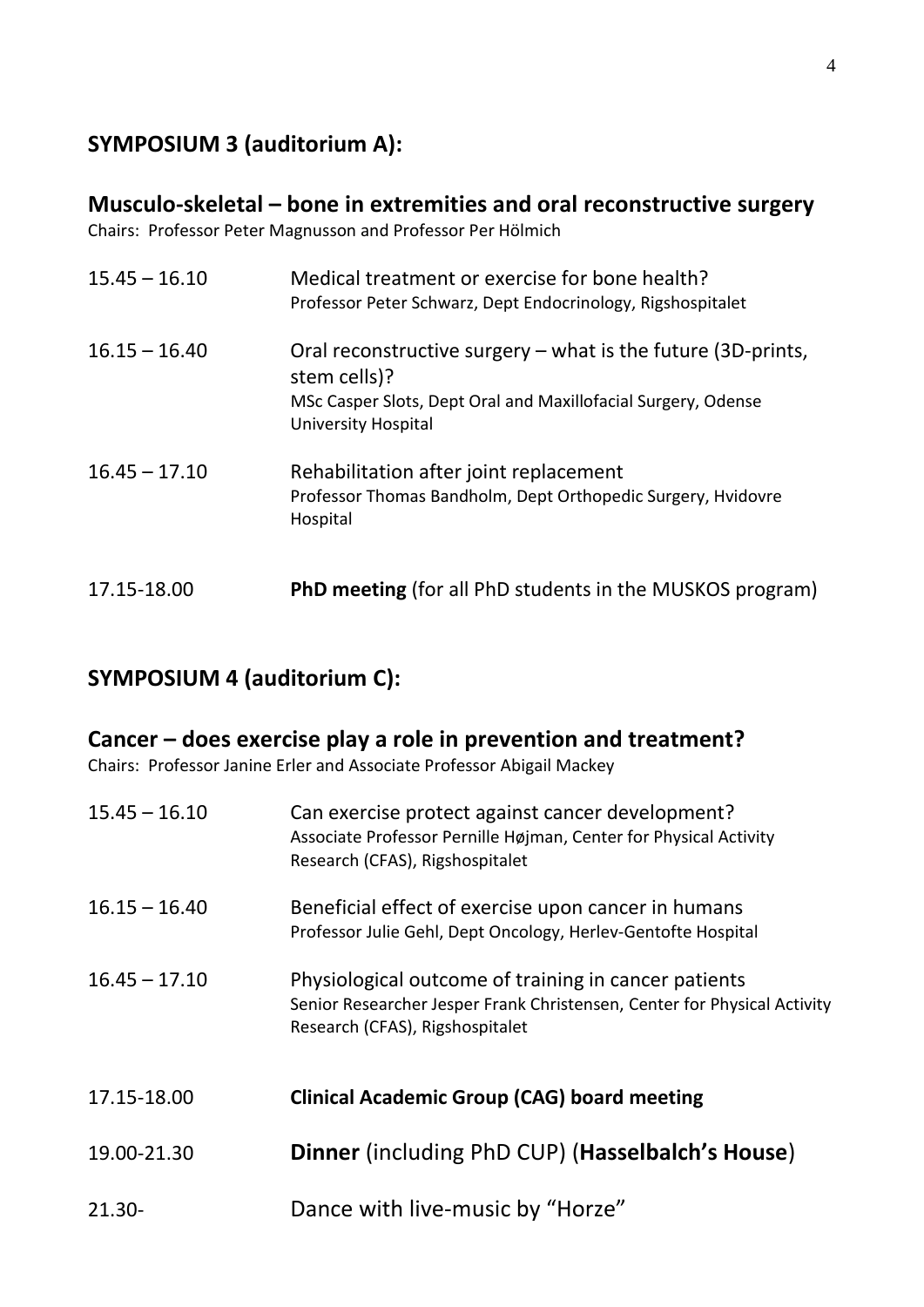#### **SATURDAY 9.DECEMBER**

8.30 – 9.15 **Key-note lecture**: Physical Activity: Skeletal muscle as a gene regulatory endocrine organ? Professor Bente Klarlund Pedersen, Center for Physical Activity Research (CFAS), Rigshospitalet, Univ of Copenhagen Chair: Professor Jørn Wulff Helge

#### **9.20- 10.40 Free oral presentations from PhD students**

|                                                        | <b>Auditorium B</b>                                       |
|--------------------------------------------------------|-----------------------------------------------------------|
| <b>Auditorium A</b>                                    |                                                           |
| Chairs: Associate Professor Katja Heinemeier and       | <b>Chairs: Associate Professor Clara Prats and Senior</b> |
| Professor Flemming Dela (+ MA Thea Feveile Sejr        | <b>Researcher Peter Schjerling</b>                        |
| Hansen)                                                |                                                           |
|                                                        | Presentations each 8+4 min                                |
| Presentations each 8+4 min                             |                                                           |
|                                                        | The oral presentations are followed by feedback on the    |
|                                                        |                                                           |
| The oral presentations are followed by feedback on the | presentation technique (20 min)                           |
| presentation technique (20 min) (MA Thea Feveile Sejr  |                                                           |
| Hansen)                                                | $09.20 - 9.22$                                            |
|                                                        | Adam E. M. Jørgensen                                      |
| $9.20 - 9.32$                                          | "The spatial development of collagen in human knee        |
| Karen Lindhardt Madsen                                 | cartilage from tibia"                                     |
| "Fat oxidation during exercise is limited in MADD, but |                                                           |
| glucose infusion improves exercise capacity"           | $9.32 - 9.44$                                             |
|                                                        |                                                           |
|                                                        | <b>Antonios Giannopoulos</b>                              |
| $9.32 - 9.44$                                          | "Mechanical forces in engineered tendon constructs"       |
| Kirsten Lykke Knak                                     |                                                           |
| "Validity of Muscle Strength, Balance and Performance- | $9.44 - 9.56$                                             |
| Based Outcome Measures in Adult-Onset Myotonic         | <b>Cheng Zhang</b>                                        |
| Dystrophy Type 1 (aoDM1): A Cross-Sectional Study"     | "Effect of diet and region-specific accumulation of AGEs  |
|                                                        | in tendon"                                                |
| $9.44 - 9.56$                                          |                                                           |
| Nicoline Løkken                                        |                                                           |
|                                                        | $9.56 - 10.08$                                            |
| "Ketogenic diet in patients with McArdle disease"      | <b>Andreas Ziegler</b>                                    |
|                                                        | "Muscle mass and inflammation in elderly: Effect of       |
| $9.56 - 10.08$                                         | strength training upon local and systemic inflammation    |
| <b>Anne-Sofie Agergaard</b>                            | in humans"                                                |
| "Treatment of patellar tendinopathy; Influence of load |                                                           |
| magnitude on clinical outcome, tendon structure and    | $10.08 - 10.20$                                           |
| function"                                              | <b>Julia Dahlqvist</b>                                    |
|                                                        |                                                           |
|                                                        | "MRI in patients with SBMA"                               |
| $10.08 - 10.20$                                        |                                                           |
| Nikolaj Mølkjær Malmgaard-Clausen                      |                                                           |
| "Treatment of early stage Achilles tendinopathy, the   |                                                           |
| effect of NSAID"                                       |                                                           |
|                                                        |                                                           |
|                                                        |                                                           |